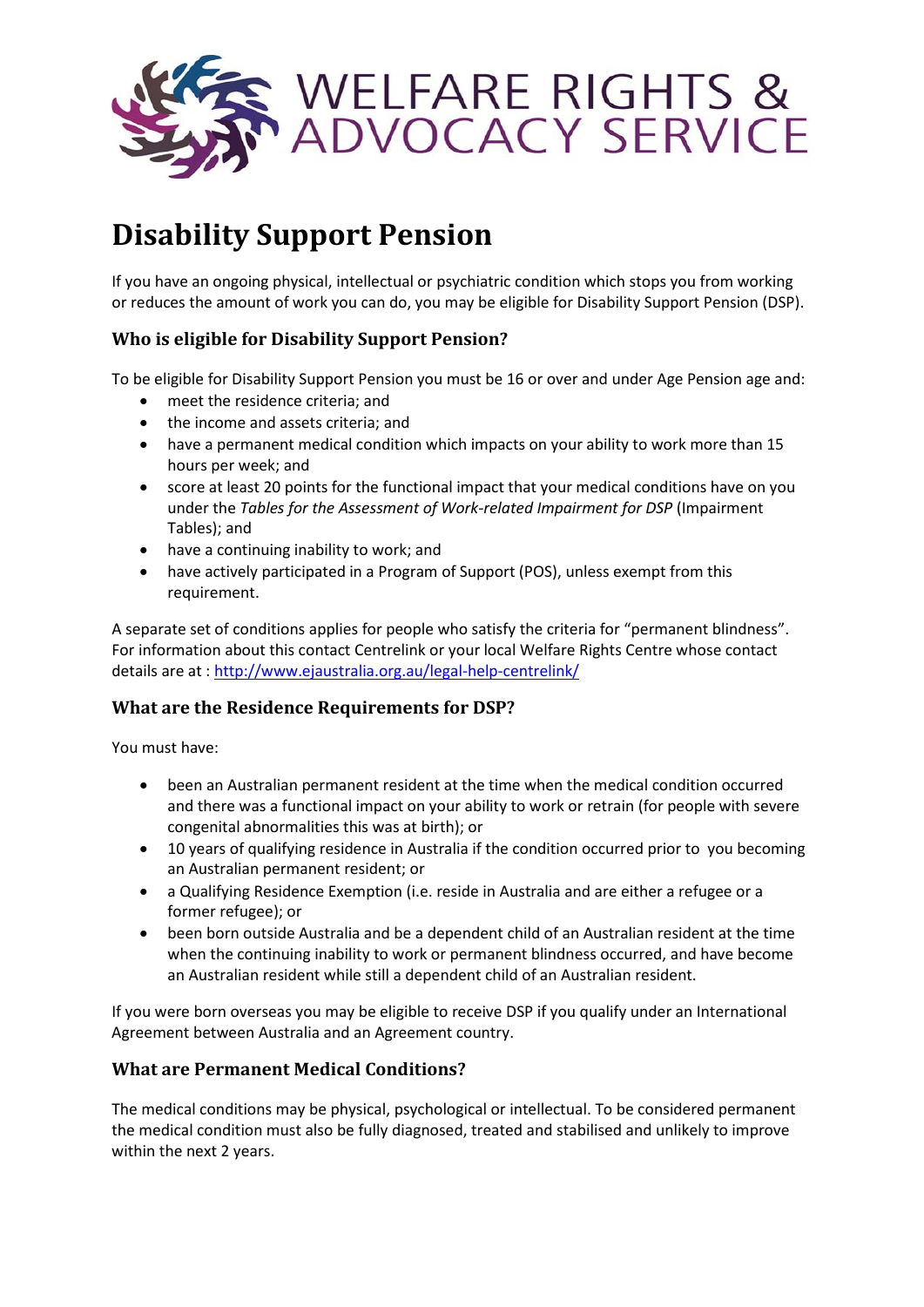In deciding whether a condition has been fully diagnosed, treated and stabilised, Centrelink will consider the following factors:

- the date of diagnosis and who made the diagnosis;
- the nature and effectiveness of past treatment;
- the expected outcome of current treatment;
- any plans for further treatment;
- whether past, current or future treatment can be considered reasonable; and
- whether even further reasonable treatment is unlikely to result in significant functional improvement in the next 2 years e.g. the person will not be able to undertake training or work for more than 14 hours per week.

Further information about this issue is contained in the *Guidelines to the Tables for the Assessment of Work-related Impairment for DSP* in the Guide to Social Security Law which is an interpretation of the law. These Guidelines can be found on the Department of Social Services website at: [3.6.3](https://guides.dss.gov.au/social-security-guide/3/6/3)  [Guidelines to the Tables for the Assessment of Work-related Impairment for DSP | Social Security](https://guides.dss.gov.au/social-security-guide/3/6/3)  [Guide \(dss.gov.au\)](https://guides.dss.gov.au/social-security-guide/3/6/3)

# **What are the Impairment Tables?**

The Impairment Tables are used to decide your impairment rating. They look at the functional impact your medical conditions have on your ability to do certain things. You need 20 impairment points or more in either one table or across a number of the tables.

If you have more than one medical condition, each condition is assessed separately under the appropriate table and awarded its own impairment rating. The total of all the points gives the overall impairment rating.

There are currently 15 separate tables and a person may be given points under one or more tables.

The Impairment Tables are contained in the legislative instrument - Social Security (Tables for the Assessment of Work-related Impairment for Disability Support Pension) Determination 2011 and can be downloaded from the Department of Social Services website at: [http://www.dss.gov.au/our](http://www.dss.gov.au/our-responsibilities/disability-and-carers/benefits-payments/disability-support-pension-dsp-better-and-fairer-assessments/review-of-the-tables-for-the-assessment-of-work-related-impairment-for-disability-support-pension/social-security-tables-for-the)[responsibilities/disability-and-carers/benefits-payments/disability-support-pension-dsp-better-and](http://www.dss.gov.au/our-responsibilities/disability-and-carers/benefits-payments/disability-support-pension-dsp-better-and-fairer-assessments/review-of-the-tables-for-the-assessment-of-work-related-impairment-for-disability-support-pension/social-security-tables-for-the)[fairer-assessments/review-of-the-tables-for-the-assessment-of-work-related-impairment-for](http://www.dss.gov.au/our-responsibilities/disability-and-carers/benefits-payments/disability-support-pension-dsp-better-and-fairer-assessments/review-of-the-tables-for-the-assessment-of-work-related-impairment-for-disability-support-pension/social-security-tables-for-the)[disability-support-pension/social-security-tables-for-the](http://www.dss.gov.au/our-responsibilities/disability-and-carers/benefits-payments/disability-support-pension-dsp-better-and-fairer-assessments/review-of-the-tables-for-the-assessment-of-work-related-impairment-for-disability-support-pension/social-security-tables-for-the)

The Impairment Tables can also be accessed through the Comlaw website at: <http://www.comlaw.gov.au/Series/F2011L02716>

# **What is a Continuing Inability to Work (CITW)?**

The permanent medical conditions must have a functional impact on you that prevents you from:

- undertaking work for at least 15 hours per week; and
- being retrained for alternative work within the next two years.

"Work" means any type of work. It does not mean work in the type of job you previously did.

Even if your medical conditions may cause problems in a work situation, you could still be considered to be able to work 15 hours per week if reasonable adjustments could be made in a workplace e.g. modifications, aides etc. Employers cannot discriminate against a person with a disability.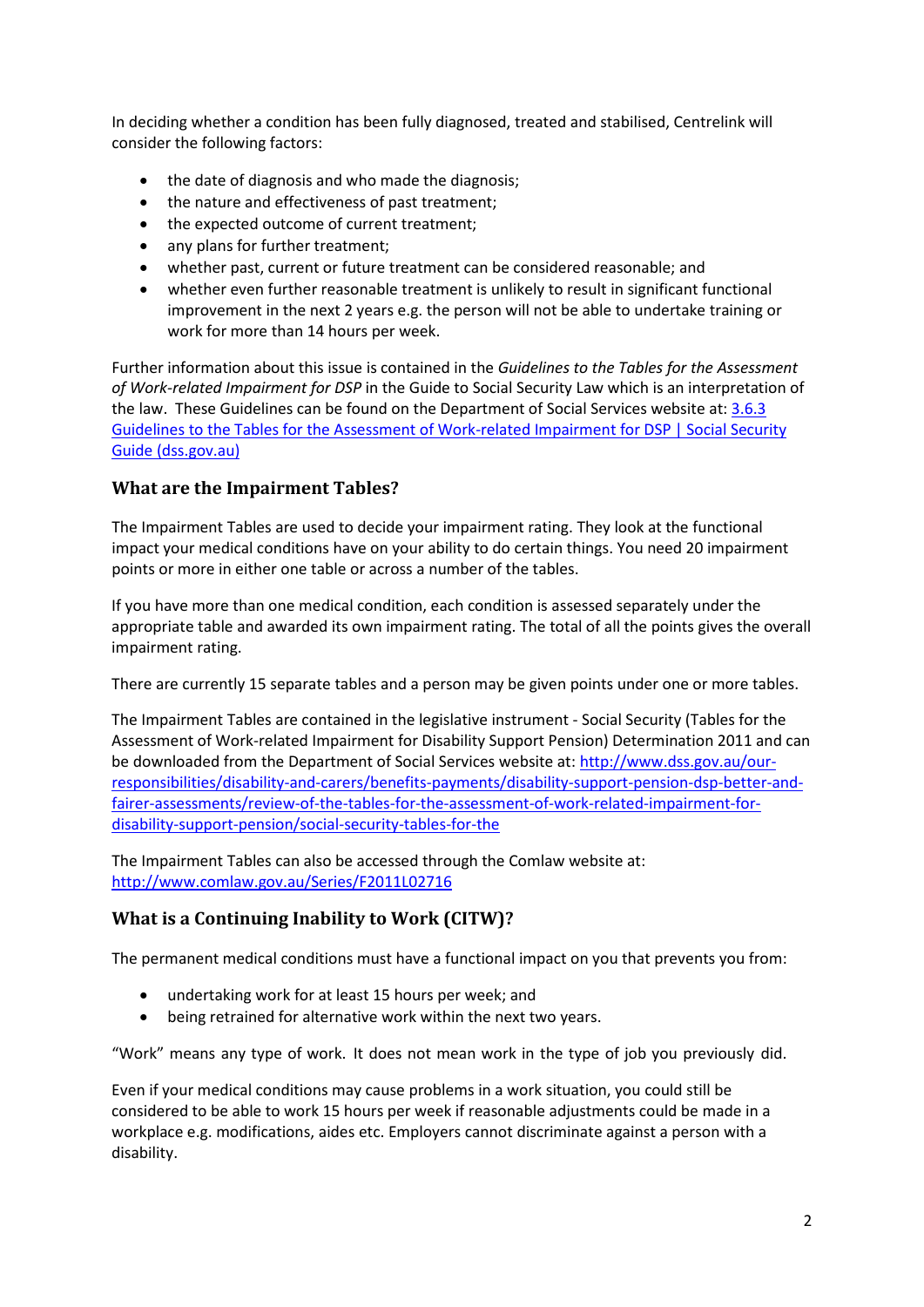## **What if you are currently studying?**

If you have been participating in a mainstream training course for at least 15 hours per week and you intend to continue your course without modification, it is unlikely that you would be considered to have a continuing inability to work regardless of what your disability is and so you would not qualify for DSP.

If you are undertaking a modified course of study, the following factors will be considered in determining whether you have a continuing inability to work 15 hours per week:

- your study-load (including the number of contact hours to attend lectures, practicals and tutorials and the number of hours of private study);
- the method of study e.g. on-campus, via correspondence or on the internet;
- whether because of your disability you have been given extra time to complete your course or assignments;
- whether you have an aide or tutor because of your disability; and
- whether you could participate in alternative training activities if your current course of study is unlikely to enable you to work within the next 2 years.

Most academic institutions have a Disability or Equity Officer who may be able to provide you with information for Centrelink if you claim DSP.

# **What is a Program of Support (POS)?**

A Program of Support (POS) means a program set up to assist you to prepare for job seeking, as well as finding and maintaining employment. To be eligible for DSP there is a requirement that you have:

- actively participated in a program of support for at least 18 months in the preceding 3 years;
- completed a program of support; or
- been with a program of support which had to be terminated because your medical conditions alone meant that continuing would not improve your capacity to work;
- been undertaking a program of support at the time of your claim for DSP but continuing it would not improve your chances of obtaining and maintaining employment.

If you have a 'severe impairment' you will not be required to have met the participation in a program of support criterion. You are considered to have a severe impairment if you have a rating of at least 20 points on a single impairment table.

If you have been registered as a jobseeker and trying to find work with the assistance of a Job Active provider, Disability Employment Service (DES) provider or the Community Development Programme (CDP) (formerly known as the Remote Jobs and Communities Program) for 18 months prior to your claim for DSP this may satisfy the program of support requirement for DSP. Working in Australian Disability Enterprises is also considered to be participation in a Program of Support.

## **Are there Income and Asset Tests for DSP?**

Even if you qualify for DSP you will only be able to be paid if you meet the Income and Asset Tests criteria. If you are receiving an income support payment like jobseeker payment then you will already have had your income and assets checked. You will only need to update them if something has changed.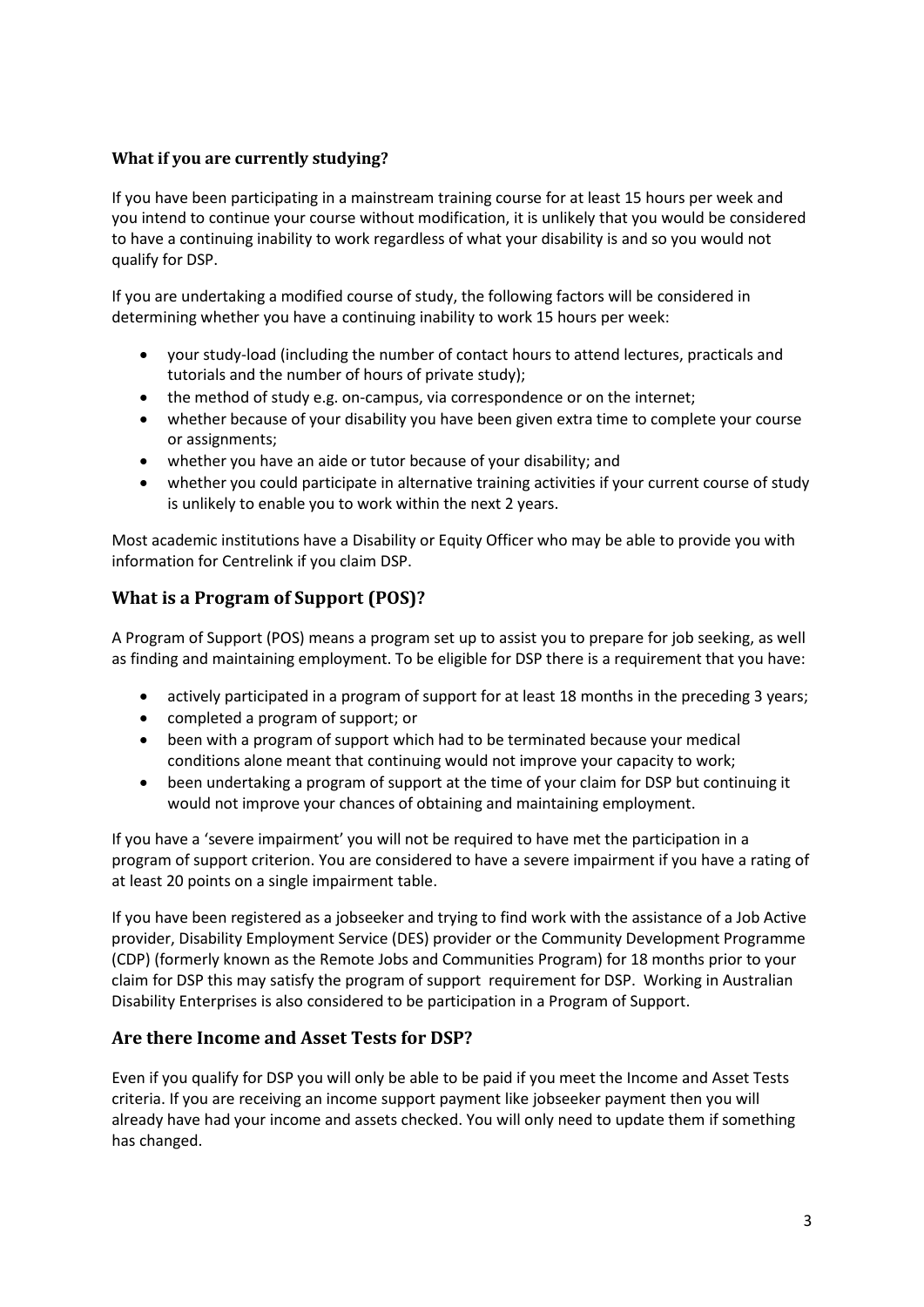# **How to Claim Disability Support Pension?**

#### **First - lodge a Claim**

To claim DSP you need to lodge a claim for Disability Support Pension. You can claim online if you have a myGov account linked to Centrelink. If you don't have a myGov account or a Centrelink account you will need to set one up. If you are not able to claim online there is a claim form on the Services Australia website at: <https://www.servicesaustralia.gov.au/individuals/forms/sa466>

If you don't have a printer then you can either go into a Centrelink Office or ring the Disability Line on 132 717. You will be required to lodge paperwork in support of the application and it is important to do that within the time frame specified. If you are not able to do it within the time frame you need to contact Centrelink to ask for an extension of time to lodge the information/paperwork.

If you are not already receiving a payment from Centrelink you may be able to be paid Jobseeker Payment whilst you are awaiting the outcome of your DSP claim. Eligibility for Jobseeker Payment is subject to the relevant income and assets test.

## **What information will be needed for my DSP claim?**

When lodging a claim for DSP you will also have to provide Centrelink with medical evidence about all of your medical conditions and evidence that you have participated in a Program of Support.

You will be asked to complete a consent to disclose medical information form if Centrelink need to speak to your treating health professional. You do not have to complete this form but if you don't Centrelink may not have enough information to assess your claim.

The relevant forms can be downloaded from the Services Australia website at: [https://www.servicesaustralia.gov.au/individuals/services/centrelink/disability-support](https://www.servicesaustralia.gov.au/individuals/services/centrelink/disability-support-pension/how-claim)[pension/how-claim](https://www.servicesaustralia.gov.au/individuals/services/centrelink/disability-support-pension/how-claim)

#### **Medical Evidence**

You may not be required to provide a Treating Doctor Report as part of your DSP claim. Centrelink has a Claim for Disability Support Pension Medical Evidence Checklist form (SA473) which explains the information which may be helpful for your claim. The checklist can be accessed at: <https://www.servicesaustralia.gov.au/individuals/forms/sa473>

Helpful medical evidence can include:

- compensation reports;
- details of any current or planned treatment from your treating health professional;
- hospital or outpatient records;
- medical history report;
- medical imaging reports;
- reports from any operations;
- physical examination report;
- rehabilitation reports;
- specialist medical reports;
- report from your ophthalmologist or ophthalmic surgeon if you have eyesight problems;
- report from either a clinical psychologist or psychiatrist confirming that you have been diagnosed with a mental health condition;
- report or evidence from an audiologist or an Ear, Nose and Throat specialist that you have been diagnosed as having hearing loss.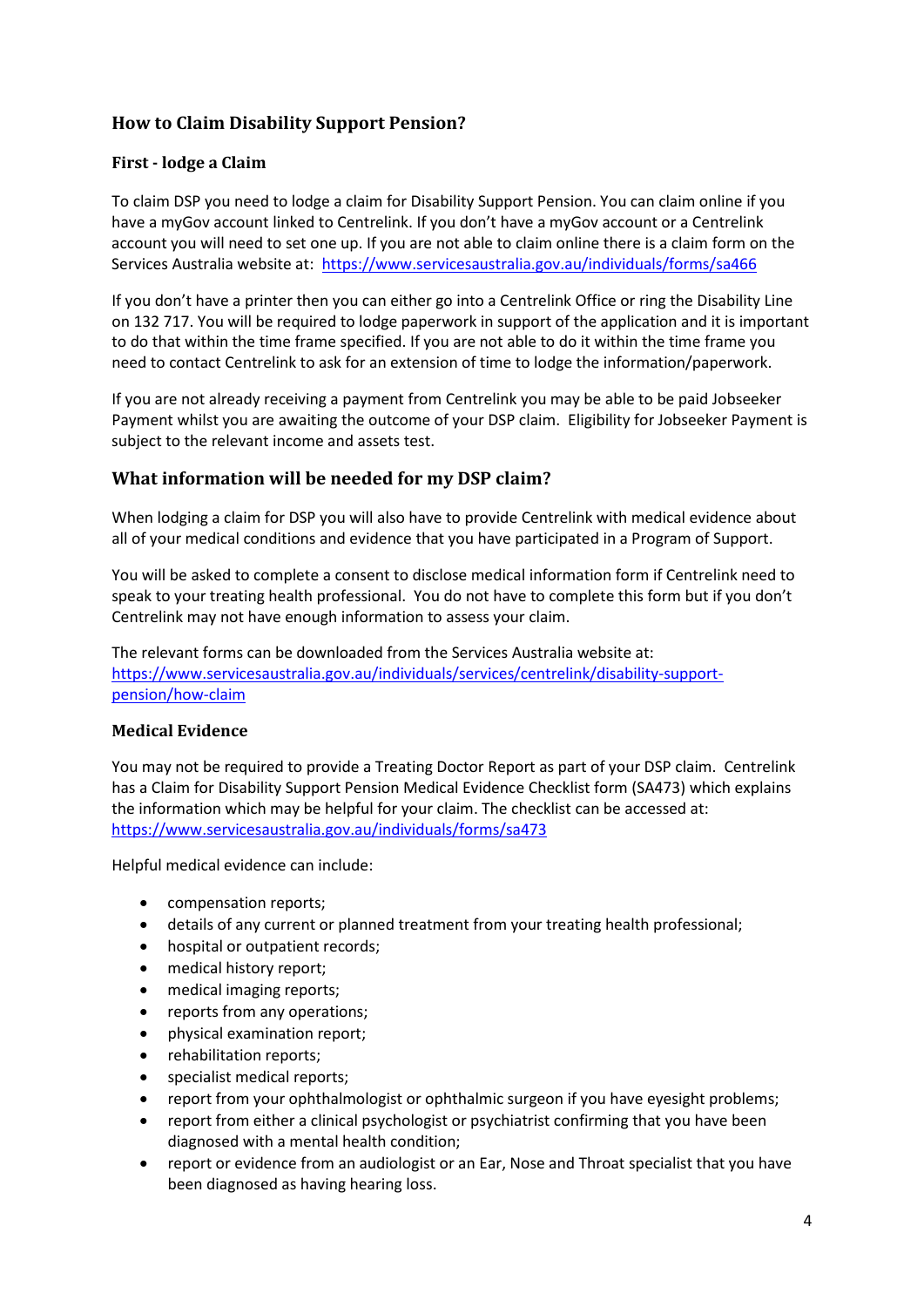You should take a copy of the most relevant impairment tables relating to your condition to your doctor for an opinion about how many points your doctor would award you in relation to your condition.

You can ask your nearest Welfare Rights Agency to provide you with copies of the Impairment Tables if you are unable to access them - [http://www.ejaustralia.org.au/legal-help-centrelink/.](http://www.ejaustralia.org.au/legal-help-centrelink/)

#### **Evidence that you have participated in a Program of Support**

You will need to get information about your current and previous participation with a Job Active provider, Disability Employment Service (DES) provider or the Community Development Programme (CDP) within the 3 years prior to you lodging your claim for DSP.

If you have been working in an Australian Disability Enterprises program you will also need to provide evidence of how long you worked there within the 3 years prior to lodging your claim for DSP.

#### **What is a Job Capacity Assessment (JCA)?**

After you have supplied all of your evidence you will be referred for a Job Capacity Assessment (JCA), unless you do not meet the non-medical eligibility requirements for DSP such as residency or the income and assets tests or have been assessed as being manifestly eligible.

Following a JCA, you may be referred for a face-to-face Disability Medical Assessment with a government-contracted doctor. The doctor will review your medical evidence to confirm:

- your diagnosis is supported by the evidence;
- your condition is fully diagnosed, treated and stabilised;
- your condition is permanent for the purpose of DSP qualification; and
- the impairment rating assigned by the JCA using the Impairment Tables is supported by the evidence.

They will then provide the assessment to Centrelink and Centrelink will decide if you are eligible for DSP.

#### **What is a manifest impairment?**

Centrelink may accept you have a manifest impairment if your qualification for payment is manifestly evident. Some examples of impairments that Centrelink will accept as being manifest are:

- Terminal illness with a life expectancy of less than two years;
- Intellectual disability with IQ of less than 70;
- Category IV HIV/AIDS; and
- Where a person requires nursing home level care.

## **What are my Appeal Rights?**

You can appeal a decision to reject your claim for DSP. You must ask for a review within 13 weeks of receiving the letter from the original decision maker rejecting your DSP claim if you want to be back paid to the date of your claim. If you lodge your appeal outside the 13 weeks you can only be paid from the date you lodged your appeal if you are successful.

When you appeal, Centrelink will first refer your case to another Centrelink officer called a subject matter expert (SME). The SME must either make a decision completely in your favour or pass your